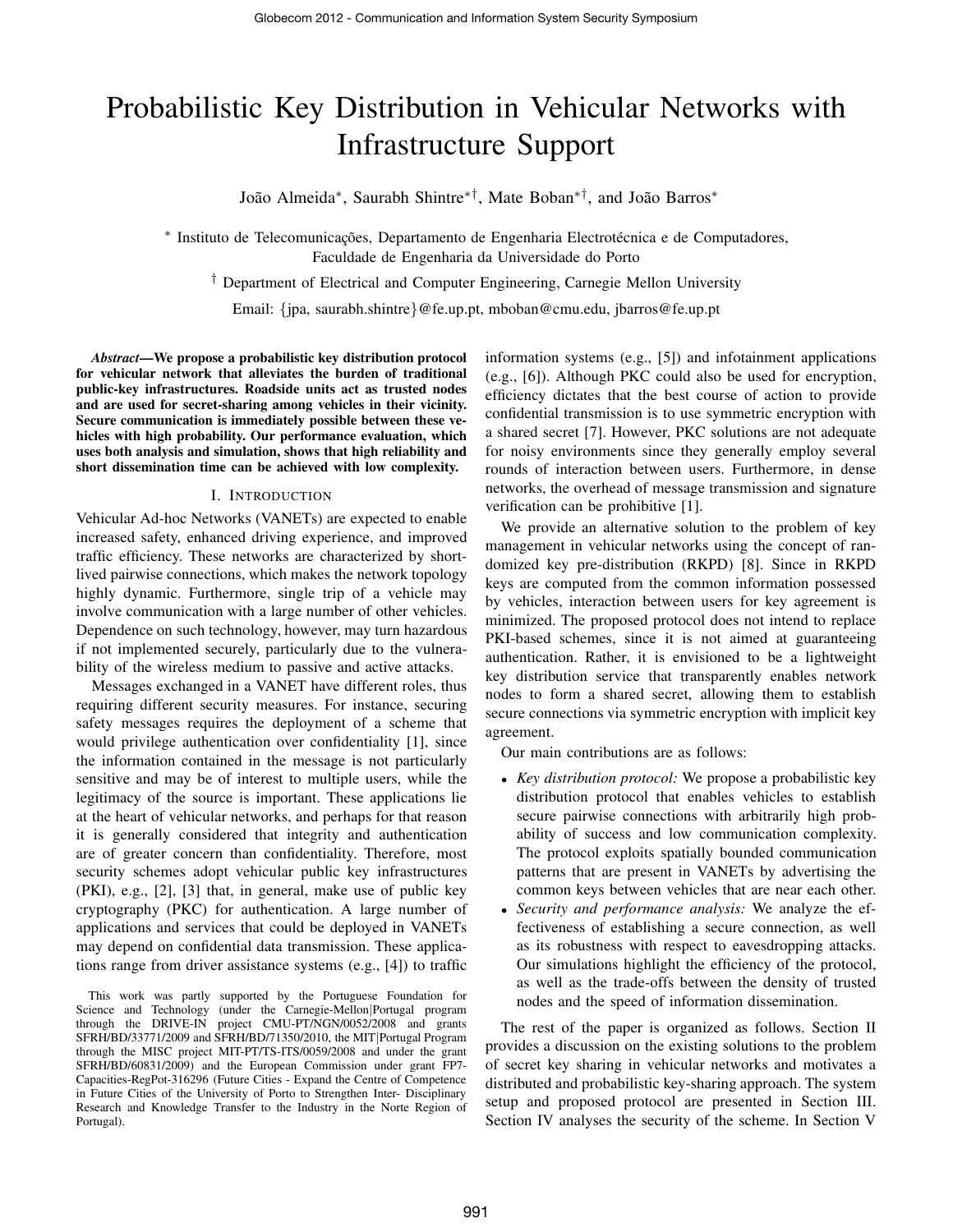we discuss the model and environments under which the protocol is analyzed. Section VI discusses several operational aspects of the proposed scheme and Section VII concludes the paper.

## II. RELATED WORK

Due to the vital role of authentication, proposed VANET security frameworks rely heavily on PKC. Consequently, most of the research focuses on the design of PKI-based key management systems for pairwise or group communication (e.g., [1], [9]). When symmetric encryption is required, it is expected that nodes perform some well-known key agreement schemes or use integrated encryption schemes. In particular, the IEEE 1609.2 standard specifies the Elliptic Curve Integrated Encryption Scheme as the asymmetric encryption algorithm [3], which is based on Diffie-Hellman key agreement. In [9], an architecture was proposed for secure vehicular communications, which includes a key management scheme. Certification authorities (CAs) are responsible for managing the identity and credentials of vehicles registered within a given region. Each node is registered only in a given CA, which provides it with a unique ID, a long-term pair of private/public keys and a long term certificate. To achieve secure communication, short-term private-public key pairs and certificates are used. These are internally generated by the node and signed by the CA. Raya and Hubaux [1] designed a security framework for VANETs based on PKI. A protocol is proposed which uses the geographic location of vehicles. In the protocol, a geographic group is formed, which elects a group leader, responsible for distributing a group key to its members, enabling secure communication within the group. In any scenario where the protocol cannot function properly, the fall-back to a simple digital signature scheme is ensured.

In practice, VANETs are characterized by a dynamic topology and link disconnections are frequent. Moreover, sporadic and burst errors are common due to the presence of signal propagation obstacles that lead to shadowing [10]. Therefore, it is crucial that the key agreement protocol makes use of the least possible interaction between users in order to minimize the overall delay in the key establishment procedure as well as maximizing the probability of success. This can be achieved by means of probabilistic key distribution schemes. However, due to the size and dynamic nature of these networks, key pre-distribution is unfeasible. To circumvent this problem, we use the infrastructure supporting the vehicular network, which will be responsible for assigning and efficiently distributing keys.

## III. KEY DISTRIBUTION SCHEME FOR VANETS

#### *A. Network Model*

We assume a VANET is composed of nodes which can be mobile (vehicles) or static (road-side units or RSUs). Further, we assume that a VPKI is in place, so that nodes possess at least one pair of public-private keys and the corresponding certificates, issued by CAs. Each CA is responsible for a specific geographic region (e.g. one or more highways, an urban area, etc.) and acts as the root of trust for a VANET. The RSUs are infrastructure-based devices located next to the road, and therefore provide coverage within a given radio range. Ideally, the deployment coverage should be such that any vehicle can contact an RSU when entering a specific region controlled by a CA. However, it is important to note that the protocol can function even in environments with sparsely deployed RSUs. Additionally, we consider that RSUs have a permanent connection to some CA. Vehicles are equipped with on-board units (OBUs) and IEEE 802.11p radios. We do not make assumptions on the penetration rate of equipped vehicles. Key dissemination is enabled by RSUs, albeit a more general case can be considered where key dissemination is enabled by any trusted node (static or mobile).

## *B. Key Distribution Protocol*

The goal of the proposed scheme is to enable any two vehicles to establish a secure connection via a shared key. Each vehicle entering a certain geographic region requests a set of keys from an RSU that is within that region. We allow users to contact RSUs in one of two ways: a) through *direct communication* (i.e. when an RSU is within communication range) or b) through *multi-hop communication* (in which case vehicles flood a key request message to the network). The former approach limits the number of messages flooded in the network. On the other hand, it requires higher RSU density for a timely bootstrap, i.e., to satisfy the key requests immediately. The latter is more robust to sparse RSU densities, while being more prone to active attacks by intermediate nodes.

More precisely, let vehicle  $V$  send a key request message to an RSU with its public key  $K_V$ . The RSU draws a ring of  $k$  keys out of a pool of  $N$  keys, and sends the node the set of keys  $K_V$  (encrypted with the node's public key), along with the respective identifiers. Additionally, the RSU sends to node  $V$  a list of identifiers of the common keys shared by V and the set  $\mathcal{N}(t)$  of vehicles that have contacted the RSU at most  $t$  seconds ago. By exploiting this information about nearby vehicles, vehicle  $V$  will be able to immediately establish a secure connection with the vehicles in  $\mathcal{N}(t)$  without further interaction, as long as they share some keys. The RSU also informs its x-hop neighborhood,  $\mathcal{N}_x$ , about the presence of vehicle  $V$ , broadcasting the identifiers of its keys. This allows the vehicles in  $\mathcal{N}_x$  to have fresh information about incoming vehicles that are geographically close. Suppose that two nodes share s keys,  $k_1, \ldots, k_s$ , with  $s > 0$ . They secure the communication link by deriving a new shared secret  $K =$  $f(k_1, \ldots, k_s)$ , where  $f(\cdot)$  is a cryptographic hash function.

Fig. 1 illustrates the key dissemination procedure. Here, node  $A$  requests a set of keys to RSU  $R_3$ . Suppose this RSU has been contacted by all the nodes in the figure in the last t seconds, i.e.  $\mathcal{N}(t) = \{B, C, D, E, F, G\}$ . R<sub>3</sub> will send A a list of all the key identifiers these nodes have in common with it. Now consider that  $R_3$  will inform its 1-hop neighborhood,  $\mathcal{N}_1 = \{B, C, D, F\}$ , about the keys assigned to A. Assuming that A shares keys with these nodes, it can communicate securely with the set  $\{B, C, D, E, F, G\}$ , while at the same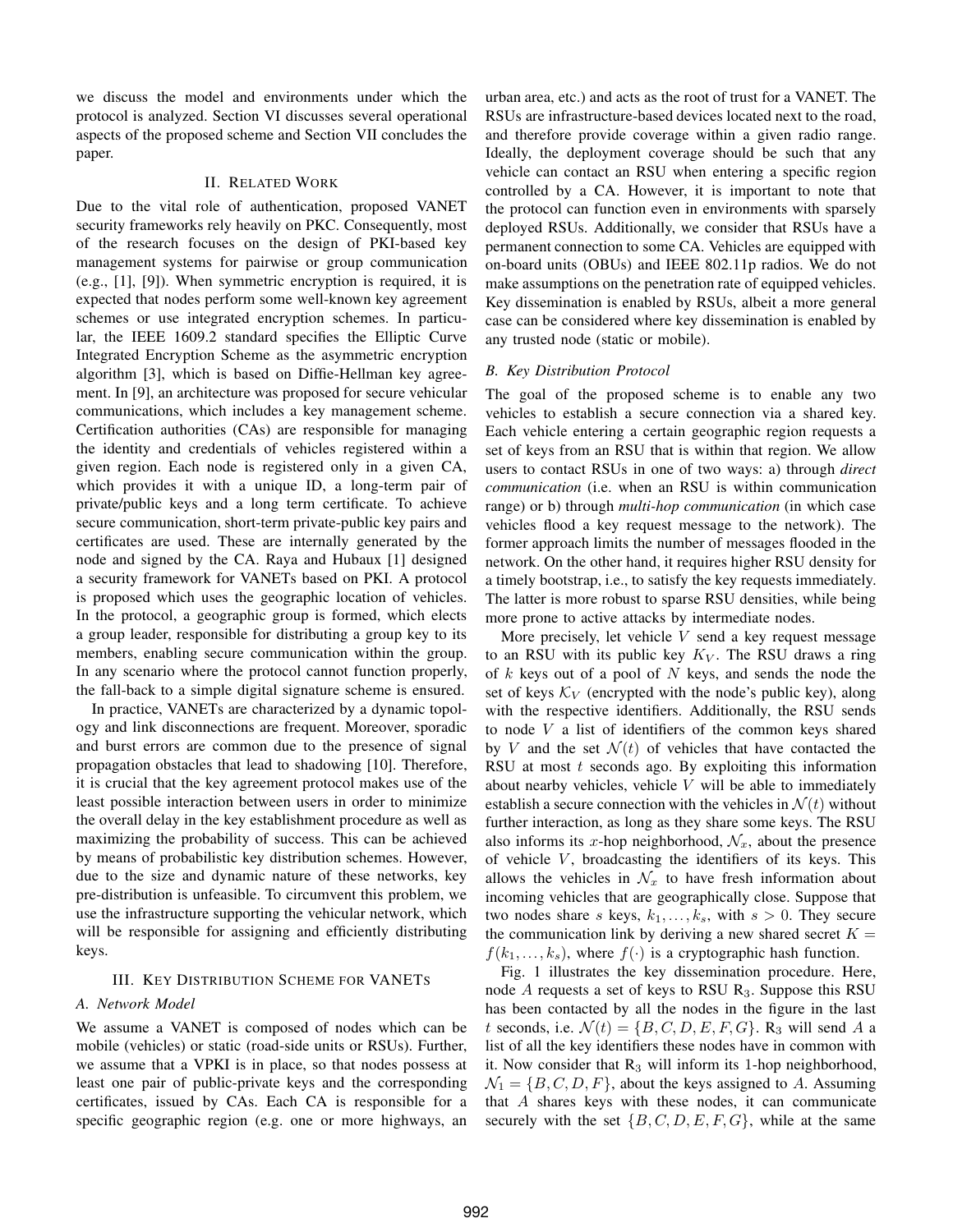time the set  $\{B, C, D, F\}$  can also communicate securely with A.



Fig. 1. Example of the key request procedure.

The information flowing in the network is asymmetric and nodes might not be aware of other nodes' keys. With respect to the asymmetry, there are two cases that need to be taken into account. If the sender is not aware of the receiver's keys (that information has not reached him yet), both nodes need to broadcast key identifiers to find the common keys and proceed as before to compute the shared secret. The other case is when they do not have shared keys. In this case, they can fall-back to one of the standard key agreement approaches.

It should be stressed that exposing identifiers of the keys does not directly compromise secure communication, since an attacker has to possess all the keys used to secure the link [8]. If an attacker compromises other vehicles, the keys he obtains are still random keys, thus knowing a priori the shared keys does not increase its probability of compromising a link.

## IV. SECURITY ANALYSIS

## *A. Threat Model*

In this work we consider applications with confidentiality requirements, and therefore assume solutions are in place to solve other possible security issues. Confidentiality implies keeping the contents of messages secret to all users, except the authorized ones. In this context we assume passive attackers, and we mainly focus on mitigating eavesdropping attacks. Although passive attacks impose less risks to the safety of the vehicular network users, in general, they are also more difficult to detect than active attacks.

We assume that the messages exchanged over the wireless links are encrypted. Under the assumption that the eavesdropper is unable to break the underlying cipher, his goal is to gain access to the key that is used to secure the link. Note that the presence of an eavesdropper is generally oblivious to both legitimate users. Moreover, users that comply with the communication protocol and are part of the network may also eavesdrop on other users.

#### *B. Probability of Secure Connection*

As mentioned in Section III, the key used to encrypt the communication link is a function of intersection of the key sets assigned to each user. This means that adversaries can successfully attack a link if they possess all the keys used to compute the shared secret. In this context, a group of colluding eavesdroppers can be seen as a single eavesdropper with access to a larger set of keys.

Let  $\mathcal{K}_A$  and  $\mathcal{K}_B$  denote the ring of keys possessed by nodes A and B, respectively. Additionally, let  $|\mathcal{K}_A| = |\mathcal{K}_B| = k$ , and let the pool size be  $N$ . Let an eavesdropper contain a set of keys  $\mathcal{E}$ , with  $0 \leq |\mathcal{E}| = k' \leq N$ . As the presence of this eavesdropper is not known, we do not know which keys are compromised. Nevertheless, we can estimate the amount of keys required to compromise the security of pairwise connections. Let  $P(|\mathcal{K}_A \cap \mathcal{K}_B| = s)$  denote the probability that two legitimate nodes share exactly s keys,  $0 \le s \le k$ . We have that

$$
P(|\mathcal{K}_A \cap \mathcal{K}_B| = s) = \frac{\binom{N}{s} \binom{N-s}{k-s} \binom{N-k}{k-s}}{\binom{N}{k} \binom{N}{k}}.
$$

Let the number of neighboring nodes at a given time be  $d$ . A link is secure with respect to its neighboring nodes if nodes share at least s keys, with  $s > 0$ , and these s keys are not compromised by  $d$  neighbors. The probability that a link is secure is given by

$$
P_S = 1 - \sum_{s=0}^k P(|\mathcal{K}_A \cap \mathcal{K}_B| = s) \left(1 - \left(1 - \frac{k}{N}\right)^d\right)^s.
$$

Let us define outage as the event that an eavesdropper with access to a set of keys  $\mathcal E$  is able to compromise the security of a link. The outage probability can then be defined as

$$
P_{outage} = P(K_A \cap K_B \subseteq \mathcal{E})
$$
  
= 
$$
\sum_{s=0}^{k} \frac{\binom{N}{s} \binom{N-s}{k-s} \binom{N-k}{k-s} \binom{N-s}{k'-s}}{\binom{N}{k}^2 \binom{N}{k'}}.
$$

We are interested in the trade-off between  $P_S$  and  $P_{outage}$ . On one hand, we require that the probability of establishing a secure connection be arbitrarily high, i.e., users are able to derive secret keys even in the presence of a possibly large amount of neighbors. On the other hand, we are also interested in keeping the outage probability vanishingly small for the chosen parameters, such that colluding eavesdroppers are not able to compromise the system. Figure 2 shows the probability that a secure connection can be established in presence of  $d$  neighbors, each one having  $k$  keys. As the number of neighbors increases, the probability of having a secure connection diminishes. However, the scheme shows some robustness for a reasonable numbers of neighbors: for a pool of  $P = 100000$  keys, distributing  $k = 1500$  keys is sufficient to have an almost certain secure connection up the presence of 100 neighbors. On the other hand, Fig. 3 shows the outage probability as a function of the number of keys  $k'$ obtained by colluding eavesdroppers and the number of keys k given to each user. In particular, for a pool of  $P = 100000$ keys, if  $k = 1500$  keys are distributed to each vehicle, an eavesdropper who collects approximately  $k' = 40000$  keys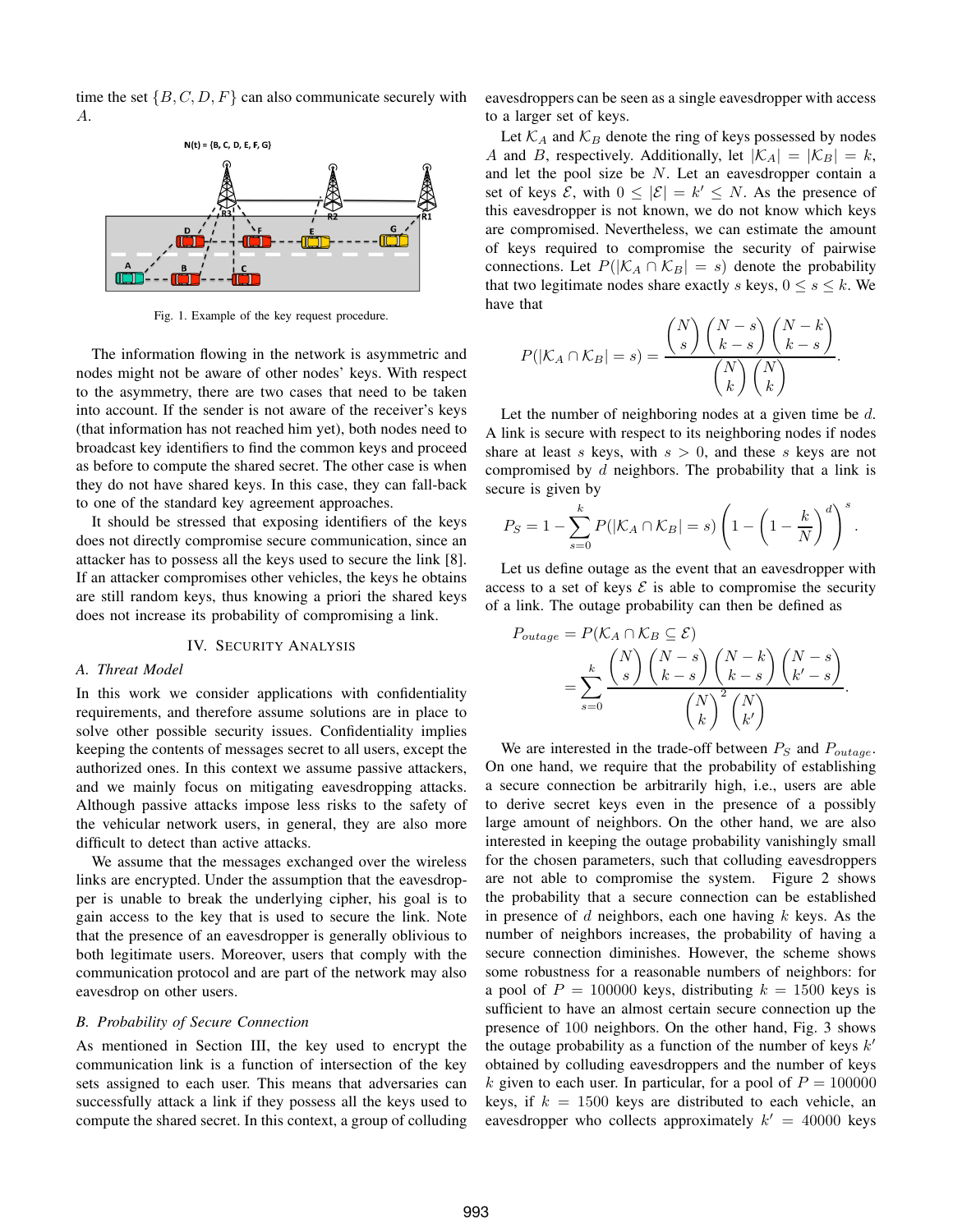

Fig. 2. Probability of two nodes sharing a secret key not possessed by any of their d neighbors. Key pool size  $P = 100000$ .



Fig. 3. Outage probability for  $P = 100000$ . Lines are for a probability of outage of respectively  $P_{outage} = [1e - 1, 1e - 2, \dots, 1e - 6]$ .

only has a probability  $P_{outage} = 10^{-6}$  of compromising a link, thus showing the system is fairly robust.

## *C. Reliability*

Analyzing the reliability of a key distribution scheme in a dynamic scenario such as a vehicular network is a complex task.We compare our scheme with a basic version of the Diffie-Hellman (DH) key agreement [7] assuming an end-to-end erasure model, where packets are lost with probability  $\epsilon$ .

Assume that node A wishes to share a secret with node B. In the DH protocol, each nodes transmits a message prior to computing a shared secret. Additionally, the two nodes must acknowledge the reception of both packets, which gives four transmission in total. In our protocol, if  $A$  and  $B$  share keys assigned by the RSU and are aware of the common keys, they already possess a shared secret. If they are unaware of the common keys, they will broadcast their key identifiers and acknowledge the reception of this information, i.e., they will use the same number of transmissions as a DH scheme. Lastly, if they do not share keys, they will fall-back to the DH scheme.



Fig. 4. Probability that two nodes are able to share a secret without retransmissions for  $\alpha = 10^{-2}$ .

We analyze the probability  $\gamma$  that two nodes are able to exchange keys without having to retransmit any packets. A similar analysis can be done for more elaborate retransmission schemes. For the basic DH scheme we have  $\gamma_{dh} = (1 - \epsilon)^4$ . Let the probability of two nodes sharing keys be denoted by  $P<sub>S</sub>$ , the probability that a successful key exchange occurred by  $P_x$  and let  $P_B = P(B \in \mathcal{N}(t))$ . Also let the complement of the first two events be denoted by  $P_{\overline{S}}$  and  $P_{\overline{B}}$ . Let  $P_S = 1 - \alpha$ ,  $P_B = 1 - \beta$  and  $P_X = (1 - \epsilon)^4$ . In our protocol, the probability that  $A$  is able to share a secret with  $B$  without the need for retransmissions is given by

$$
\gamma = P_S[P_B + P_{\overline{B}}P_X] + P_{\overline{S}}P_X \n= (1 - \alpha)[(1 - \beta) + \beta(1 - \epsilon)^4] + \alpha(1 - \epsilon)^4 \n= (1 - \epsilon)^4(\alpha + (1 - \alpha)\beta) + (1 - \alpha)(1 - \beta).
$$

As expected, when nodes do not share keys ( $\alpha \rightarrow 1$ ) or are not aware of any shared keys ( $\alpha \rightarrow 0$ ,  $\beta \rightarrow 1$ ),  $\gamma$  reduces to the DH case. On the other hand, when  $\alpha \to 0$  and  $\beta \to 0$ ,  $\gamma \rightarrow 1$ . Fig. 4 shows the values of  $\gamma$  for  $\alpha = 10^{-2}$  and varying values of  $\beta$ . We can see that  $\gamma$  decays much slowly for small values of  $\beta$ , collapsing with the DH case when  $\beta = 1$ . The plot shows that our scheme is fairly robust to  $\epsilon$  for small values of  $\beta$ , meaning that if the RSU is able to inform a large enough number of vehicles, we can compensate for the consequences of channel errors. This is particularly useful in an unpredictable environment such as a VANET, where many packet losses occur sporadically due to obstacles in signal propagation.

#### V. MODELING AND SIMULATION

Results from the previous section depend on a timely bootstrap of the system, which we assess through computer simulations. Focusing on urban environments, we used the STRAW mobility model [11] to simulate vehicular mobility on a 27  $km<sup>2</sup>$  area of downtown Pittsburgh, PA, USA, characterized by a combination of Manhattan-like orthogonal and irregularly shaped intersections. We present results comprising a vehicle density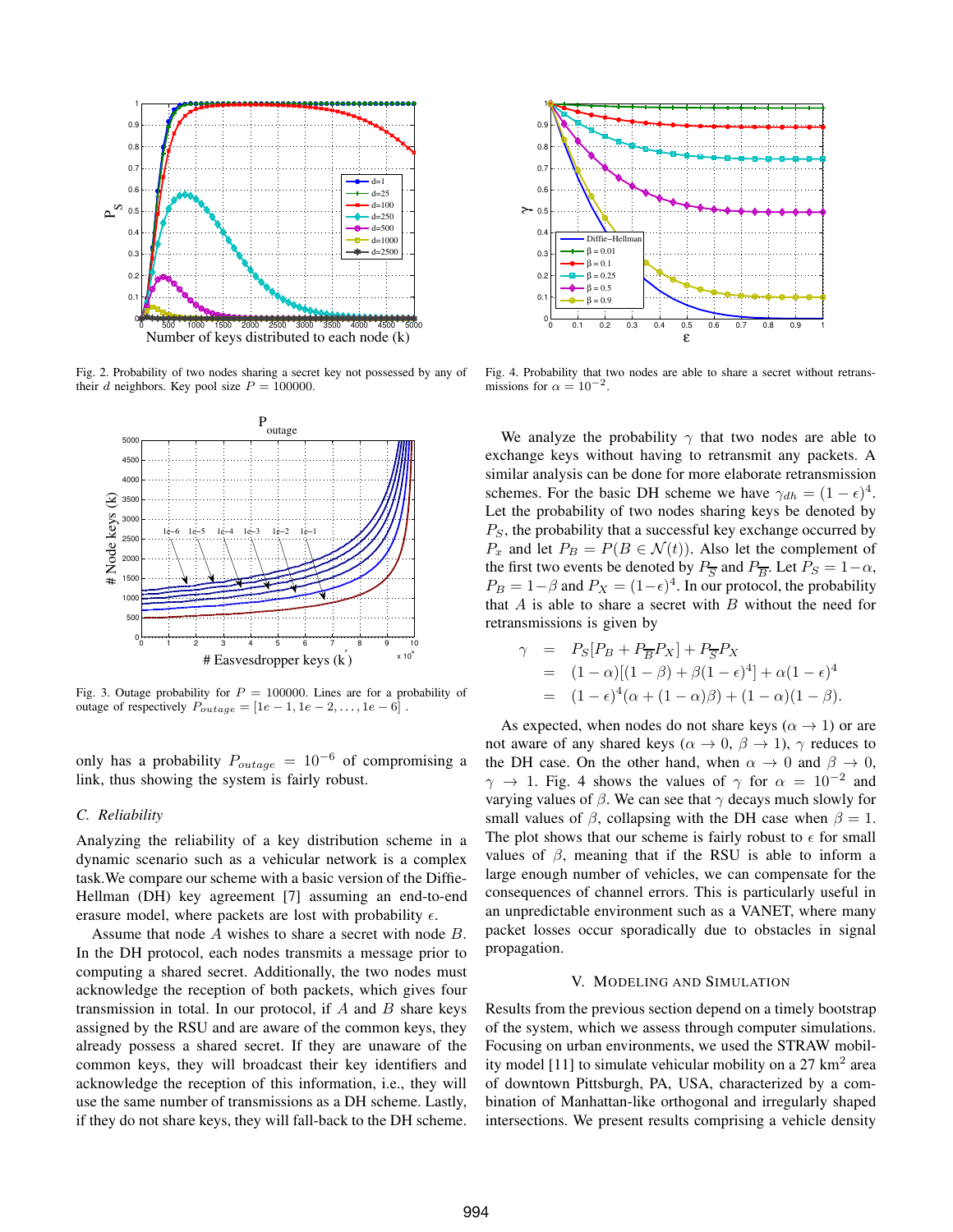

Fig. 5. Key dissemination time for varying RSU densities. Nodes are allowed to request keys in one hop (dashed lines) and multi-hop (solid lines). The vehicle density is  $\rho = 10$  vehicles/km<sup>2</sup>.

of  $\rho = 10$  vehicles/km<sup>2</sup>, which can be thought of as a sparse vehicular network. RSUs are randomly deployed with densities of 0.37, 0.92, and  $1.82$  RSUs/km<sup>2</sup>. We ran 50 simulations per scenario. Each simulation run was 270 seconds, with a 100 second warm-up period for the mobility model. With respect to the communication model, since we are interested in systemlevel performance of our key distribution protocol, we consider a unit-disk wireless model of 150 meters radius for vehicleto-vehicle (V2V) communications and 300 meters radius for vehicle-to-infrastructure (V2I) communications. It has been shown that, for appropriate radius, disk models mimic the shadow fading models well on a system-level [12]. Different transmission ranges were selected for V2V and V2I links based on recent experimental studies reported in [13] and [14], which showed that the RSUs placed on elevated positions above the intersections are less prone to shadowing loss, particularly from other obstructing vehicles. The parameters of our protocol are set to  $t = 10$  seconds and  $x = 5$ .

We recall our scheme allows nodes to request keys through one-hop (direct communication with RSU) or multi-hop communications (broadcast). In Fig. 5, for varying RSU densities, we plot the cumulative fraction of vehicles that receive their keys within a given time. The dashed lines represent the case of one-hop and solid lines the case of multi-hop. The figure shows that key dissemination time in the multi-hop case is almost immediate. On the other hand, the one-hop case requires a high RSU density to achieve a timely bootstrap. Multi-hop communication at 0.92 RSUs/km<sup>2</sup> achieves a similar performance as single-hop at 1.82 RSUs/km<sup>2</sup>. Simulations also confirm that increasing the vehicular density speeds up key dissemination considerably in the multi-hop case, while having almost no impact in one-hop case.

In addition, we analyze the percentage of secure paths that are immediately available for communications, i.e., when two nodes meet for the first time. A path between two nodes is considered secure if and only if each link of the path is secure. Note that this definition is directed, i.e., a secure path from

TABLE I PERCENTAGE OF SECURE PATHS OF LENGTH  $L$  for  $\rho = 10$  veh/km<sup>2</sup>.

|     | One-hop to RSU    |                   |                   | Multi-hop to RSU             |                   |                              |
|-----|-------------------|-------------------|-------------------|------------------------------|-------------------|------------------------------|
| L   | $\delta_1 = 0.37$ | $\delta_1 = 0.92$ | $\delta_1 = 1.82$ | $\delta$ <sub>2</sub> = 0.37 | $\delta_2 = 0.92$ | $\delta$ <sub>2</sub> = 1.82 |
|     | 46.20%            | 67.41%            | 85.33%            | 60.30%                       | 82.18%            | 94.18%                       |
| 2   | 41.29%            | 63.60%            | 83.25%            | 58.50%                       | 81.65%            | 94.45%                       |
| 3   | 38.82%            | 62.04%            | 82.17%            | 58.14%                       | 82.07%            | 94.71%                       |
| 4   | 40.52%            | 63.91%            | 82.55%            | 61.29%                       | 84.18%            | 95.27%                       |
| > 5 | 36.73%            | 65.34%            | 84.20%            | 65.21%                       | 88.78%            | 96.80%                       |

A to  $B$  does not necessarily imply a secure path from  $B$  to A. Table I shows the percentage of secure paths of minimum distance as a function of the path length. We can observe that when vehicles request keys directly from the RSU, the percentage of secure connections is low whereas in the multihop case these values are higher. This is due to the fact that vehicles take more time to obtain their keys, and therefore when vehicles meet for the first time, they do not possess a ring of keys. When increasing the RSU density we observe an increase in the percentage of secure connections for both cases. These percentages can be considered estimates for the  $\beta$  parameter of the reliability analysis present in Section IV.

## VI. DISCUSSION

In this section we discuss several aspects related to specific security issues in vehicular ad-hoc networks that can influence the correct operations of the proposed protocol.

#### *A. Node compromise*

As in any other ad-hoc network, the nodes of a vehicular network can be compromised (e.g., a vehicle can be stolen). Thus, efficient key revocation mechanisms must ensure that compromised nodes do not impair network security. In particular, with respect to random key distribution schemes, several techniques can be used. A centralized approach can be used, where a base station (in our case an RSU) broadcasts revocation messages to all nodes that need to remove copies of the revoked keys. The drawback of such approach is a single point of failure of the revocation scheme. Additionally, this approach involves the broadcast of messages over long distances, which might result in an undesirable communication overhead. On the other hand, key revocation can be performed in a distributed fashion. Such an approach is taken in [15] in the context of sensor networks and could be extended to our protocol for vehicular networks. Note that, since public keys from the revoked nodes are known, we can propagate the information from revoked nodes to other regions controlled by different CAs.

Although we assume that RSUs are tamper-proof, it is always possible to revoke all the keys provided by an RSU. In case an RSU is compromised, the CA should provide a new pool of keys to all RSUs that are not compromised from which vehicles will be able to obtain new keys. Moreover, vehicles need to be informed of the existence of the compromised RSUs (e.g., by broadcast of a revocation message to all vehicles).